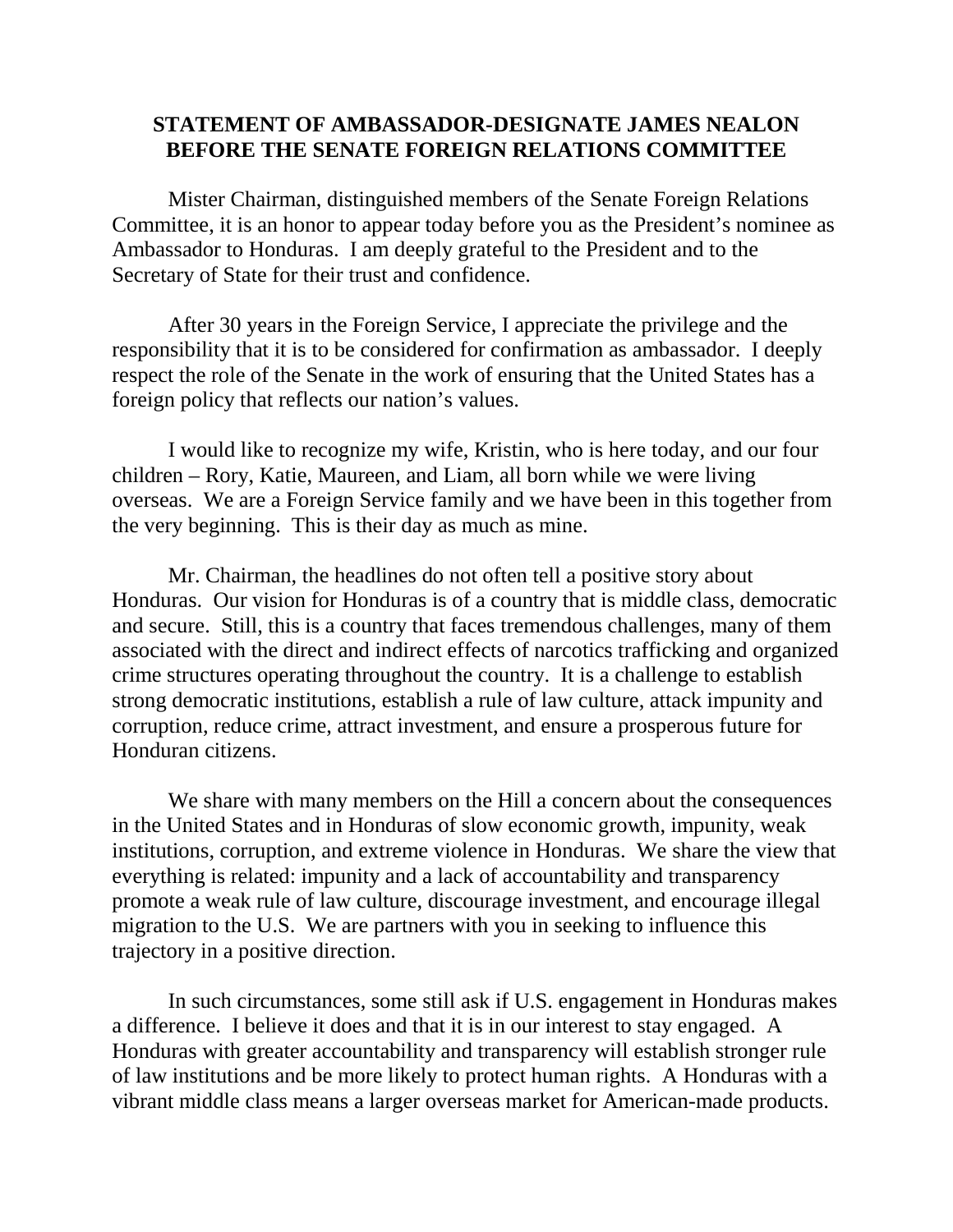A more secure and prosperous Honduras means fewer migrants trying to cross our borders. A Honduras with strong interdiction capacity means fewer drugs arriving in U.S. communities. As President Obama recently said, respect for human rights is an antidote to instability – a Honduras with strong human rights protections means enhanced security in our region.

The United States is committed to partnering with the Government of Honduras to promote prosperity, governance, and security. In order to do so, we need willing partners in Honduras who have the political will to transform their society, the capacity to seize drugs, and the commitment to arrest, prosecute and sentence criminals, and to guarantee the human rights of their own citizens.

Honduras is at a crossroads. We have seen some early signs that the Government of Honduras is ready to take important steps to improve the lives of its citizens. In May, for the first time, Honduras extradited a notorious Honduran drug trafficker to the United States, an important strike against impunity. The new government dedicated scarce resources to combat trafficking in persons and launched a signature program to bring more people into the formal economy. The government has taken steps to improve security, enhance the rule of law, and emphasize its commitment to improving human rights conditions. The president has fired corrupt police, indicted the entire board of directors of the social security institute, invited the United Nations to set up a human rights office, and set up a task force to investigate unsolved murders in a particularly conflictive area of the country, the Bajo Aguan. But there is no doubt the Government of Honduras still has a big job ahead.

Honduras's location and role in regional security make its success vital to our own national security, and it is in our interest to work with the government and civil society to improve democratic governance, the rule of law, stability, and protection of human rights. It is also important that we emphasize the value of building national consensus in support of the serious challenges the country confronts. I am fully aware of the serious doubts expressed, including in the U.S. Congress, regarding the willingness and ability of the Government of Honduras to take needed steps to improve the human rights situation. If confirmed, I commit to work tirelessly in this area.

The United States engages in Honduras to support social and economic development, improve food security, promote civil society, and give alternatives to joining gangs to at-risk youth. We have a wide variety of programs focused on increasing law enforcement and rule of law capacity and strengthening violence